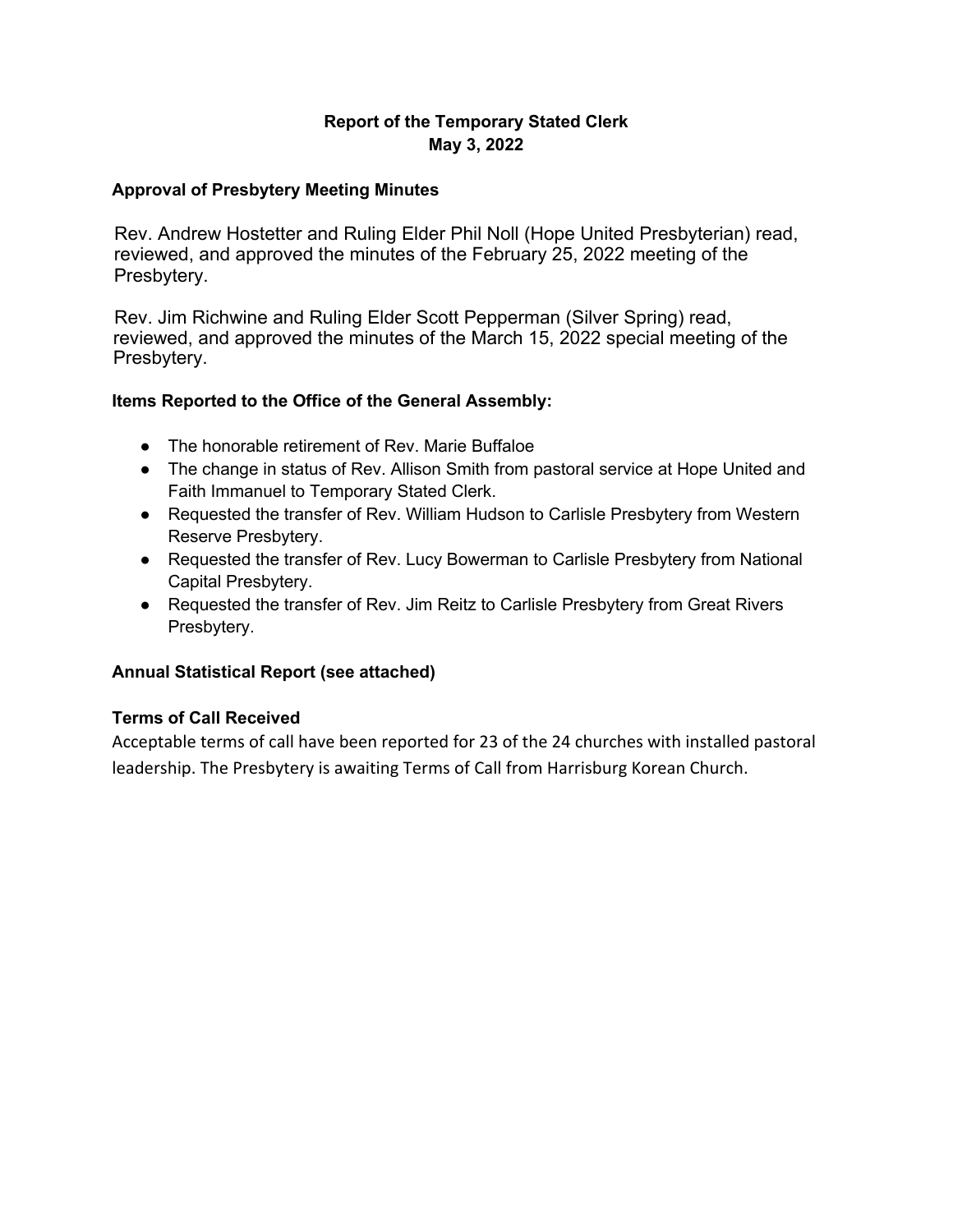# **2021 Presbytery Statistical Report**

| Presbytery                                        | <b>Carlisle</b>                            |                                                    |      |  |
|---------------------------------------------------|--------------------------------------------|----------------------------------------------------|------|--|
| <b>Address</b>                                    | 2601 N Front St #107, Harrisburg, PA 17110 |                                                    |      |  |
| <b>Phone</b>                                      | 717-737-6821                               | Fax<br>717-730-9137                                |      |  |
| Email                                             | office@carlislepby.org                     |                                                    |      |  |
| <b>Web Site</b>                                   | www.carlislepby.org                        |                                                    |      |  |
| <b>Membership</b>                                 |                                            |                                                    |      |  |
| <b>Prior Active Members</b>                       | 9513                                       | <b>Adjusted membership</b>                         | 9488 |  |
| Gains                                             |                                            | <b>Losses</b>                                      |      |  |
| <b>Certificate</b>                                | 67                                         | <b>Certificate</b>                                 | 30   |  |
| <b>Youth Professions</b>                          | 15                                         | <b>Deaths</b>                                      | 209  |  |
| <b>Professions &amp;</b><br><b>Reaffirmations</b> | 62                                         | Deleted for any Other Reason 445                   |      |  |
| <b>Total Gains</b>                                | 144                                        | <b>Total Losses</b>                                | 684  |  |
| <b>Total Ending Active</b><br><b>Members</b>      | 8948                                       |                                                    |      |  |
| <b>Baptisms</b>                                   |                                            | <b>Average Weekly Worship</b><br><b>Attendance</b> | 3057 |  |
| <b>Presented by Others</b>                        | 52                                         | <b>Female Members</b>                              | 5253 |  |
| <b>At Confirmation</b>                            | 1                                          | <b>Friends of the Congregation</b>                 | 732  |  |
| All Other                                         | 4                                          | <b>Ruling Elders on Session</b>                    | 349  |  |
|                                                   |                                            | Do you have Deacons? Yes /<br><b>No</b>            | 28/8 |  |
| <b>Age Distribution of Active Members</b>         |                                            | <b>People with Disabilities</b>                    |      |  |
| 25 & Under                                        | 804                                        | <b>Hearing impairment</b>                          | 222  |  |
| $26 - 40$                                         | 1085                                       | <b>Sight impairment</b>                            | 66   |  |
| $41 - 55$                                         | 1146                                       | <b>Mobility impairment</b>                         | 274  |  |
| $56 - 70$                                         | 1952                                       | <b>Other impairment</b>                            | 283  |  |
| Over <sub>70</sub>                                | 2461                                       |                                                    |      |  |
| <b>Total Age Distribution</b>                     | 7448                                       |                                                    |      |  |
| <b>Christian Education</b>                        |                                            |                                                    |      |  |
| Birth - 3                                         | 92                                         | Grade 7                                            | 39   |  |
| Age 4                                             | 50                                         | Grade 8                                            | 47   |  |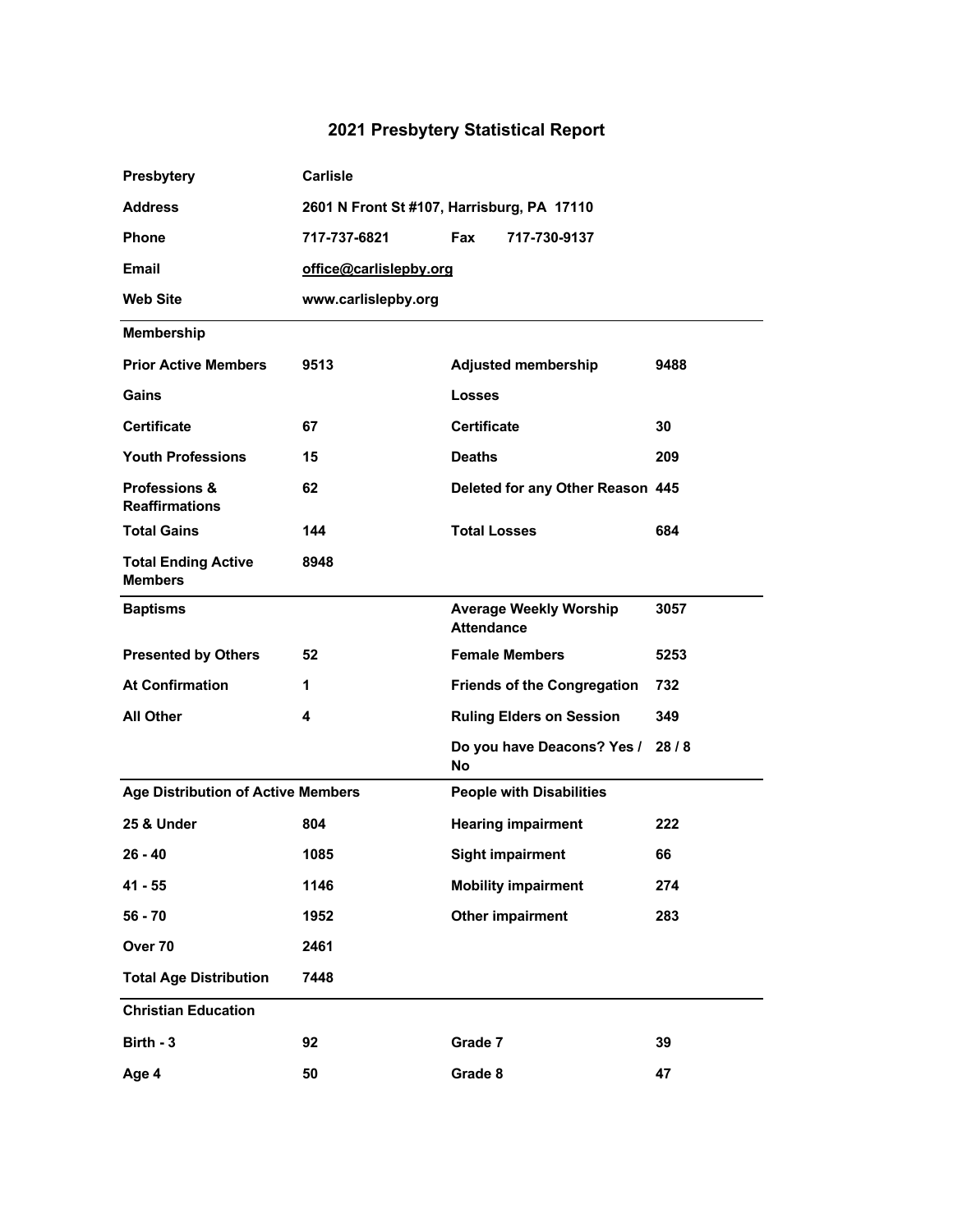| Kindergarten                                        | 41             | Grade 9                                     | 63        |
|-----------------------------------------------------|----------------|---------------------------------------------|-----------|
| Grade 1                                             | 53             | Grade 10                                    | 50        |
| Grade 2                                             | 63             | Grade 11                                    | 53        |
| Grade 3                                             | 63             | Grade 12                                    | 67        |
| Grade 4                                             | 46             | <b>Young Adults</b>                         | 101       |
| Grade 5                                             | 56             | Over <sub>25</sub>                          | 975       |
| Grade 6                                             | 51             | <b>Teachers/Officers</b>                    | 270       |
|                                                     |                | <b>Total Christian Education</b>            | 2180      |
| <b>Racial Ethnic</b>                                |                |                                             |           |
| <b>Asian/Pacific</b><br><b>Islander/South Asian</b> | 93             | Native American/Alaska<br>Native/Indigenous | 5         |
| <b>Black/African</b><br>American/African            | 100            | White                                       | 6867      |
| <b>Middle Eastern/North</b><br><b>African</b>       | $\overline{7}$ | <b>Multiracial</b>                          | 12        |
| Hispanic/Latino-a                                   | 15             |                                             |           |
|                                                     |                | <b>Total Racial Ethnic</b>                  | 7099      |
| <b>Financial Data</b>                               |                |                                             |           |
| <b>Annual Income</b>                                | 16,017,943     | <b>Mission Expenses</b>                     | 2,085,756 |
| <b>Annual Expenses</b>                              | 12,752,871     | <b>Personnel Expenses</b>                   | 6,287,346 |
|                                                     |                | <b>Facilities Expenses</b>                  | 2,107,105 |